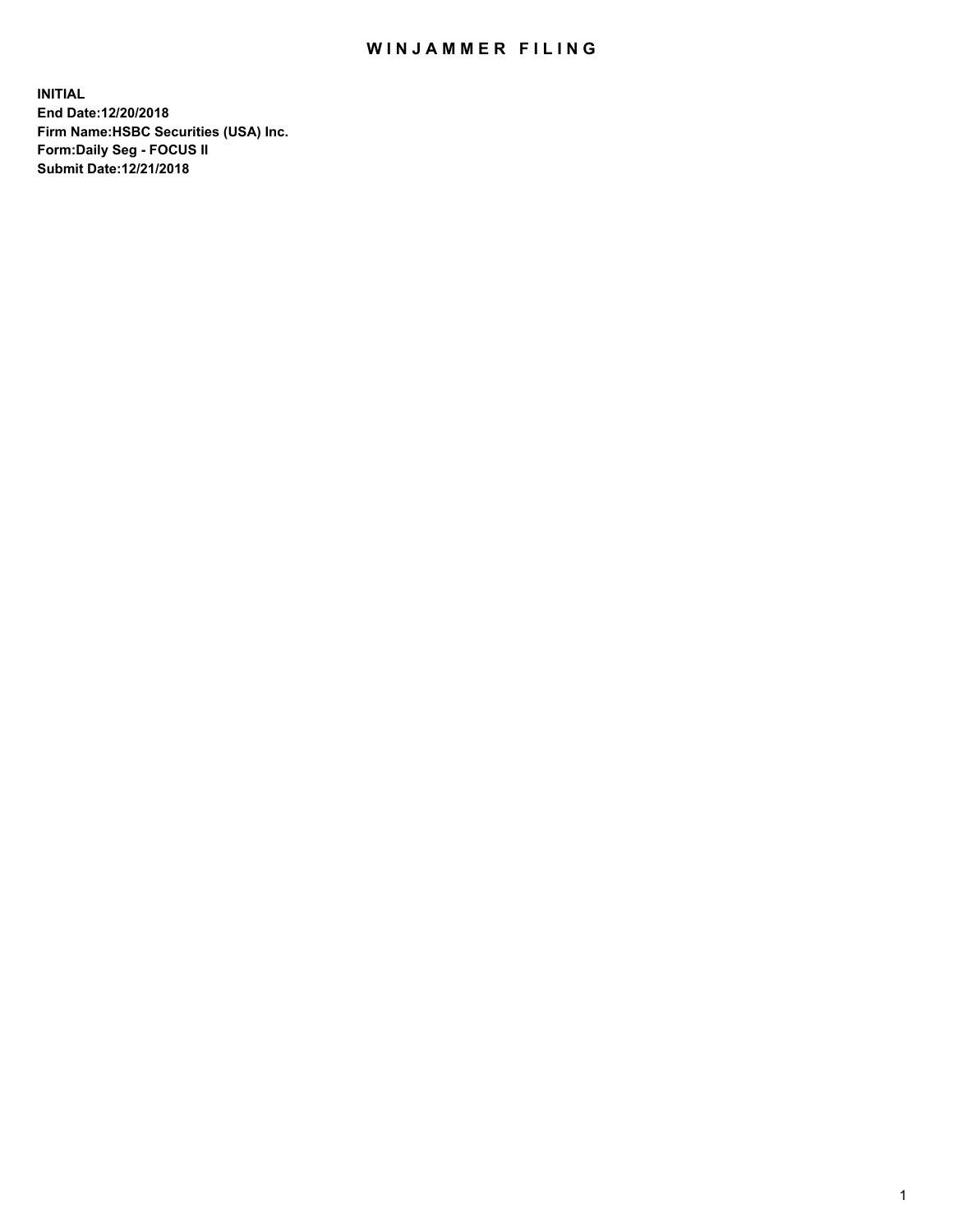**INITIAL End Date:12/20/2018 Firm Name:HSBC Securities (USA) Inc. Form:Daily Seg - FOCUS II Submit Date:12/21/2018 Daily Segregation - Cover Page**

| Name of Company                                                                                                                                                                                                                                                                                                                | <b>HSBC Securities (USA) Inc.</b>                                          |
|--------------------------------------------------------------------------------------------------------------------------------------------------------------------------------------------------------------------------------------------------------------------------------------------------------------------------------|----------------------------------------------------------------------------|
| <b>Contact Name</b>                                                                                                                                                                                                                                                                                                            | <b>Michael Vacca</b>                                                       |
| <b>Contact Phone Number</b>                                                                                                                                                                                                                                                                                                    | 212-525-7951                                                               |
| <b>Contact Email Address</b>                                                                                                                                                                                                                                                                                                   | michael.vacca@us.hsbc.com                                                  |
| FCM's Customer Segregated Funds Residual Interest Target (choose one):<br>a. Minimum dollar amount: : or<br>b. Minimum percentage of customer segregated funds required:% ; or<br>c. Dollar amount range between: and; or<br>d. Percentage range of customer segregated funds required between:% and%.                         | 109,000,000<br>$\overline{\mathbf{0}}$<br>0 <sub>0</sub><br>0 <sub>0</sub> |
| FCM's Customer Secured Amount Funds Residual Interest Target (choose one):<br>a. Minimum dollar amount: ; or<br>b. Minimum percentage of customer secured funds required:%; or<br>c. Dollar amount range between: and; or<br>d. Percentage range of customer secured funds required between:% and%.                            | 25,000,000<br><u>0</u><br>0 <sub>0</sub><br>00                             |
| FCM's Cleared Swaps Customer Collateral Residual Interest Target (choose one):<br>a. Minimum dollar amount: ; or<br>b. Minimum percentage of cleared swaps customer collateral required:% ; or<br>c. Dollar amount range between: and; or<br>d. Percentage range of cleared swaps customer collateral required between:% and%. | 83,000,000<br><u>0</u><br>00<br>0 <sub>0</sub>                             |

Attach supporting documents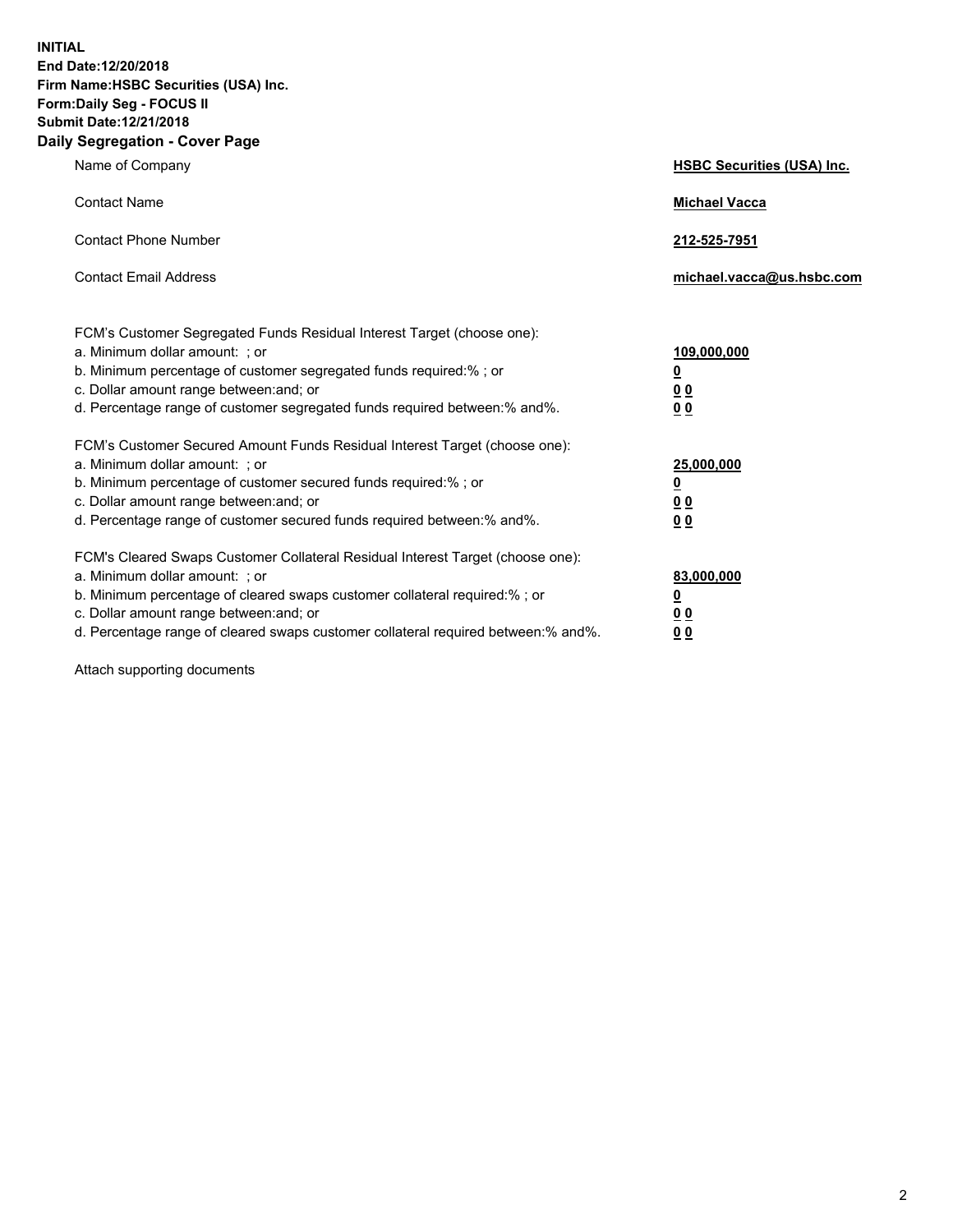**INITIAL End Date:12/20/2018 Firm Name:HSBC Securities (USA) Inc. Form:Daily Seg - FOCUS II Submit Date:12/21/2018 Daily Segregation - Secured Amounts** Foreign Futures and Foreign Options Secured Amounts Amount required to be set aside pursuant to law, rule or regulation of a foreign government or a rule of a self-regulatory organization authorized thereunder **0** [7305] 1. Net ledger balance - Foreign Futures and Foreign Option Trading - All Customers A. Cash **87,306,329** [7315] B. Securities (at market) **61,340,394** [7317] 2. Net unrealized profit (loss) in open futures contracts traded on a foreign board of trade **3,335,086** [7325] 3. Exchange traded options a. Market value of open option contracts purchased on a foreign board of trade **0** [7335] b. Market value of open contracts granted (sold) on a foreign board of trade **0** [7337] 4. Net equity (deficit) (add lines 1. 2. and 3.) **151,981,809** [7345] 5. Account liquidating to a deficit and account with a debit balances - gross amount **461,101** [7351] Less: amount offset by customer owned securities **-461,101** [7352] **0** [7354] 6. Amount required to be set aside as the secured amount - Net Liquidating Equity Method (add lines 4 and 5) **151,981,809** [7355] 7. Greater of amount required to be set aside pursuant to foreign jurisdiction (above) or line 6. **151,981,809** [7360] FUNDS DEPOSITED IN SEPARATE REGULATION 30.7 ACCOUNTS 1. Cash in banks A. Banks located in the United States **56,979,083** [7500] B. Other banks qualified under Regulation 30.7 **0** [7520] **56,979,083** [7530] 2. Securities A. In safekeeping with banks located in the United States **24,978,046** [7540] B. In safekeeping with other banks qualified under Regulation 30.7 **29,767,631** [7560] **54,745,677** [7570] 3. Equities with registered futures commission merchants A. Cash **0** [7580] B. Securities **0** [7590] C. Unrealized gain (loss) on open futures contracts **0** [7600] D. Value of long option contracts **0** [7610] E. Value of short option contracts **0** [7615] **0** [7620] 4. Amounts held by clearing organizations of foreign boards of trade A. Cash **0** [7640] B. Securities **0** [7650] C. Amount due to (from) clearing organization - daily variation **0** [7660] D. Value of long option contracts **0** [7670] E. Value of short option contracts **0** [7675] **0** [7680] 5. Amounts held by members of foreign boards of trade A. Cash **35,697,246** [7700] B. Securities **36,362,347** [7710] C. Unrealized gain (loss) on open futures contracts **3,335,086** [7720] D. Value of long option contracts **0** [7730] E. Value of short option contracts **0** [7735] **75,394,679** [7740] 6. Amounts with other depositories designated by a foreign board of trade **0** [7760] 7. Segregated funds on hand **0** [7765] 8. Total funds in separate section 30.7 accounts **187,119,439** [7770] 9. Excess (deficiency) Set Aside for Secured Amount (subtract line 7 Secured Statement Page 1 from Line 8) **35,137,630** [7380]

10. Management Target Amount for Excess funds in separate section 30.7 accounts **25,000,000** [7780]

11. Excess (deficiency) funds in separate 30.7 accounts over (under) Management Target **10,137,630** [7785]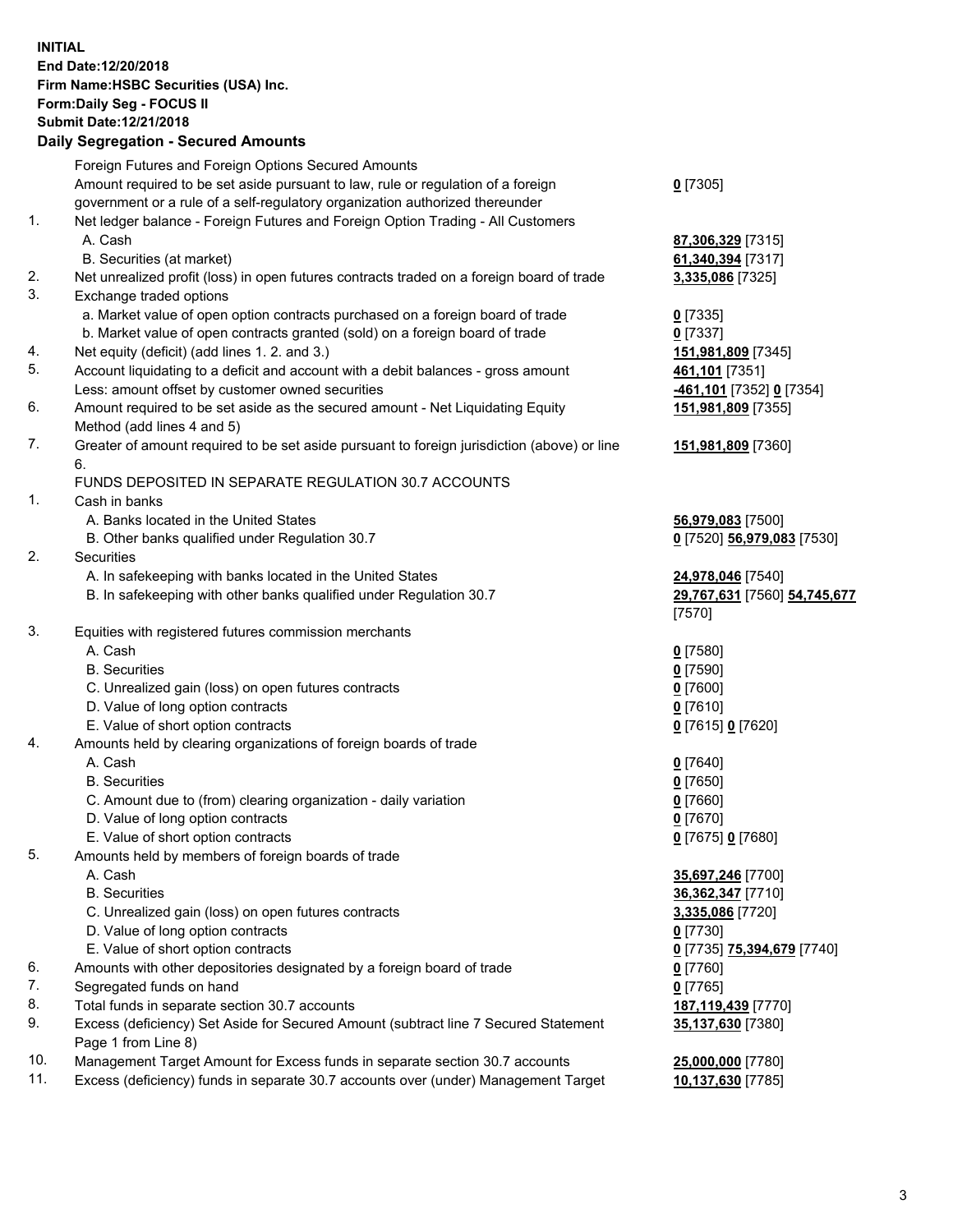**INITIAL End Date:12/20/2018 Firm Name:HSBC Securities (USA) Inc. Form:Daily Seg - FOCUS II Submit Date:12/21/2018 Daily Segregation - Segregation Statement** SEGREGATION REQUIREMENTS(Section 4d(2) of the CEAct) 1. Net ledger balance A. Cash **377,919,866** [7010] B. Securities (at market) **1,441,772,635** [7020] 2. Net unrealized profit (loss) in open futures contracts traded on a contract market **-42,597,513** [7030] 3. Exchange traded options A. Add market value of open option contracts purchased on a contract market **263,742,283** [7032] B. Deduct market value of open option contracts granted (sold) on a contract market **-63,214,695** [7033] 4. Net equity (deficit) (add lines 1, 2 and 3) **1,977,622,576** [7040] 5. Accounts liquidating to a deficit and accounts with debit balances - gross amount **1,818,495** [7045] Less: amount offset by customer securities **-1,717,755** [7047] **100,740** [7050] 6. Amount required to be segregated (add lines 4 and 5) **1,977,723,316** [7060] FUNDS IN SEGREGATED ACCOUNTS 7. Deposited in segregated funds bank accounts A. Cash **10,421,861** [7070] B. Securities representing investments of customers' funds (at market) **75,009,895** [7080] C. Securities held for particular customers or option customers in lieu of cash (at market) **271,734,908** [7090] 8. Margins on deposit with derivatives clearing organizations of contract markets A. Cash **31,716,605** [7100] B. Securities representing investments of customers' funds (at market) **317,972,353** [7110] C. Securities held for particular customers or option customers in lieu of cash (at market) **1,069,651,687** [7120] 9. Net settlement from (to) derivatives clearing organizations of contract markets **34,450,511** [7130] 10. Exchange traded options A. Value of open long option contracts **263,742,283** [7132] B. Value of open short option contracts **-63,214,695** [7133] 11. Net equities with other FCMs A. Net liquidating equity **16,860,555** [7140] B. Securities representing investments of customers' funds (at market) **0** [7160] C. Securities held for particular customers or option customers in lieu of cash (at market) **0** [7170] 12. Segregated funds on hand **100,386,040** [7150] 13. Total amount in segregation (add lines 7 through 12) **2,128,732,003** [7180] 14. Excess (deficiency) funds in segregation (subtract line 6 from line 13) **151,008,687** [7190] 15. Management Target Amount for Excess funds in segregation **109,000,000** [7194] **42,008,687** [7198]

16. Excess (deficiency) funds in segregation over (under) Management Target Amount Excess

4